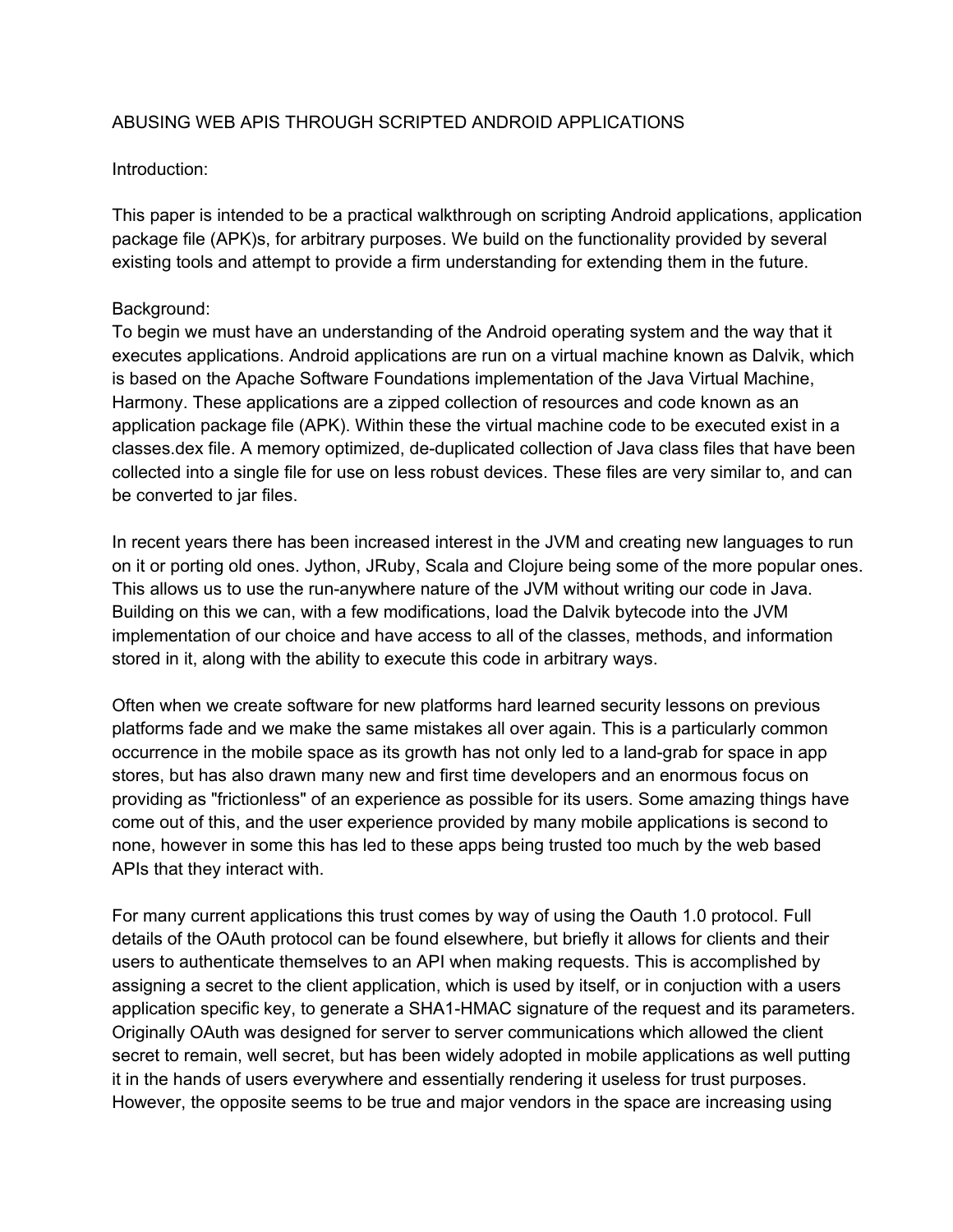this authentication as a way to restrict what apps have permission to use the service and what functions they can access. It can be thought of as similiar to Digital Rights Management solutions, in that a user may have an account with the service but unable to use it through an unapproved client.

We are able to build on publically available tools to expose this functionality and use it to perform tasks that would otherwise be privlidged, such as creating accounts without having to pass a captcha or bypassing throttling controls. We will demonstrate the latter behaviour and the steps needed to run the Dex code scripted in a JRuby instance. Following that we will generalize to code that will allow selection of a set of API endpoints and client secrets, iterating over them and comparing results to give a black box way of determining privileged client secrets.

Practicals:

APKs as libs:

As useful as this technique is for finding secrets without resorting to extensive reverse engineering, it is potentially more useful in the time savings past that. Often when interacting with an external service, especially one without documentation, much time is spent prototyping and duplicating existing client functionality. By scripting the APK, we can explore the functionality in a dynamic and often much quicker and less error prone way.

Translating and Gathering Contents:

First step to being able to load the code is to translated to a jar file.

\$ unzip target.apk \$ d2j-dex2jar.sh classes.dex -o target.jar

Undestanding the code:

Again the best approach is to reach for established tools in the Java ecosystem. We can use the output from jd-gui to guide our understanding of the functionality provided by the (now) Jar file. Often times this will lead to a full listing of classes, methods, and their expected arguements, but other times we will find listings that have been obscured using Proguard, or a similar process. This serves as a detriment, but only means we will have to go deeper to understand and use the APK for our purposes.

Assuming that the classes are visible we can load them into our JRuby instance and begin exploring with the code similar to the following.

require 'java' require 'target.jar'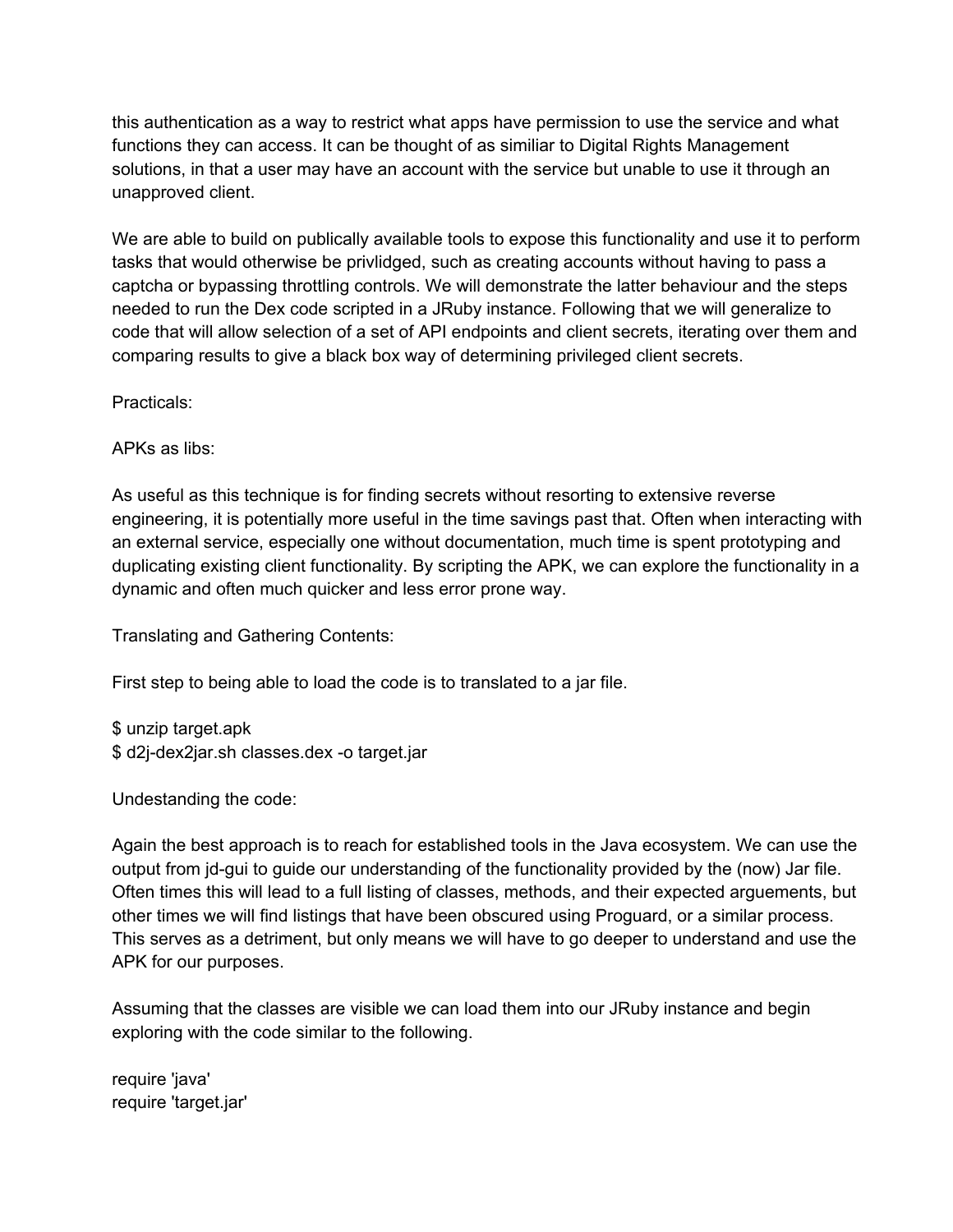require 'appropriate\_android\_version.jar'

java\_import UserFactory

UserFactory.validate\_user(<username>, <email\_address>, <password>)

From there the APK is open for our use with the only limit being the scripting authors understanding. However if the code has been obsfucated more word is required. For this we can revert to somewhat standard practices of finding candidate methods that make API calls we're interested in using via grep or android debugging, or perhaps just extracting the secret keys and plugging it into existing libraries. A full overview of this topic is outside the scope of this document, however we will briefly describe a simple, and somewhat naive method, that is useful for instructive purposes and allows others to build on for their own workflows for those who are not experienced with reverse engineering, modifying, and rebuilding Android applications for debugging.

For reversing I recommend using a more direct approach than jd-gui, and disassembling the APK and its classes.dex file into the smali assembly language. This provides a much lower level representation of the code, as jd-qui provides a decompilation of the code which may not be completely accurate, smali is disassembly of the code which will be executed directly on the Dalvik virtual machine. A very nice tool for dissassembling the apk is the aptly name apktool.

\$ apktool d target.apk output directory

In the output directory we'll see that every class file has been translated into a smali file, willed with the assembly. Thankfully smali is quite straightforward, and much more pleasant to reverse than many other assembly languages. As in this example we're searching for Oauth keys a good place to start would be searching for strings related to cryptographic functions, say "hmacsha1." It is unlikely that the keys will be found in plain text, but we can do some dynamic exploration by modifying and rebuilding the APK. We can turn to the simplest form of debugging available, printf debugging, or in this case log debugging. By inserting the following lines into the smali code of the method we're targetting we can log parameters and variables local to the method.

const-string v2, "First Parameter, P0" invoke-static {v2, p0}, Landroid/util/Log;->d(Ljava/lang/String;Ljava/lang/String;)I const-string v2, "Second Parameter, P1" invoke-static {v2, p0}, Landroid/util/Log;->d(Ljava/lang/String;Ljava/lang/String;)I

We can now rebuild our modified apk, again using apktool:

\$ apktool b target modified.apk

Loading this onto an android device and running the logcat program in an adb session we can